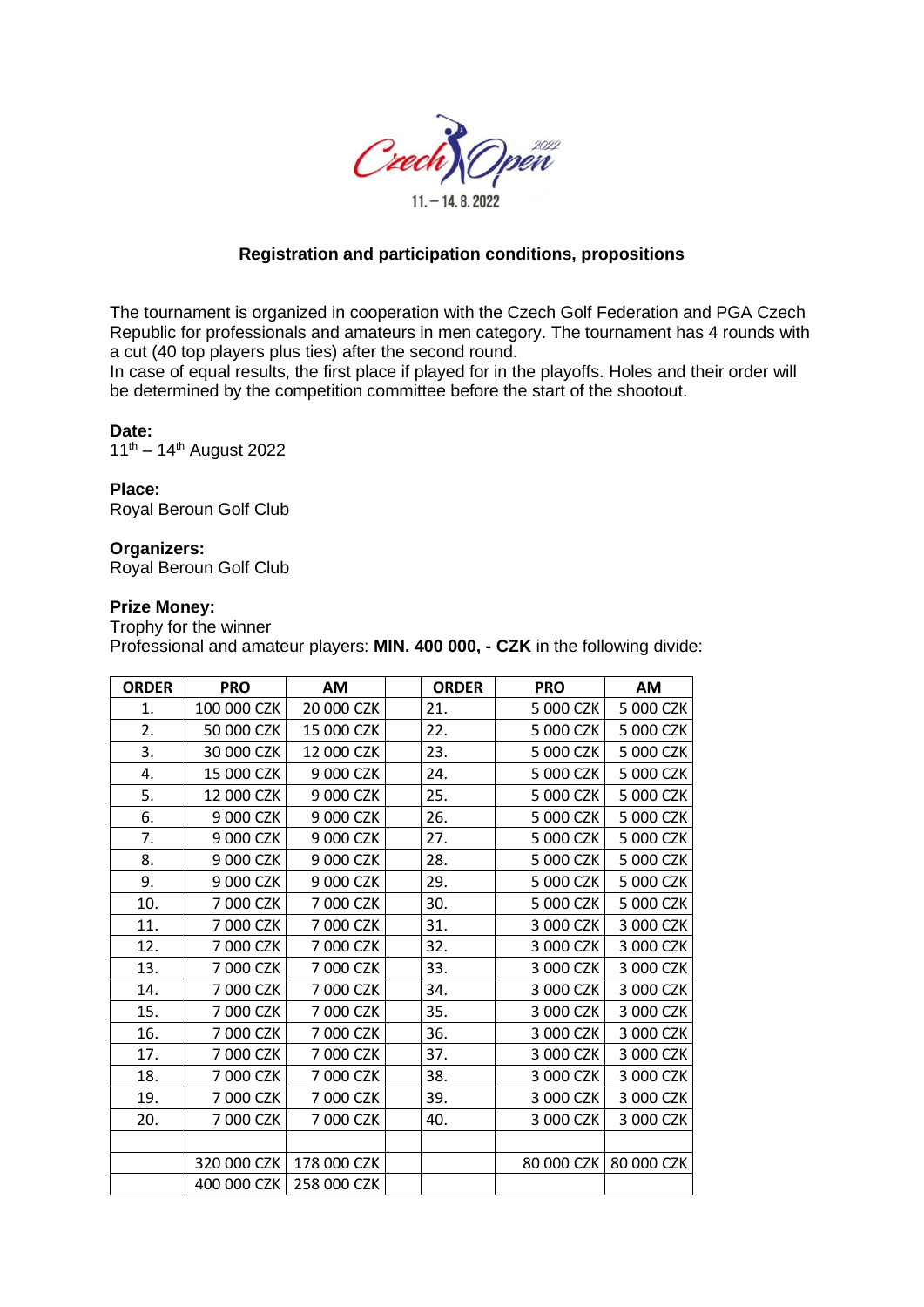Prize money will be paid out in cash (CZK) after the results are announced.

## **Competition Committee:**

| <b>Tournament Director:</b> | Michal Tůma                |
|-----------------------------|----------------------------|
| Main Judge:                 | Vítězslav Štrouf           |
| Referee:                    | nomination by ČGF and RBGC |

## **Program:**

| $11^{th} - 14^{th}$ August 2022 | main competition, playing time $7.00 - 20.00$ h, cut after the $2^{nd}$ |
|---------------------------------|-------------------------------------------------------------------------|
|                                 | round for the best 40 players and all ties                              |
| 14 <sup>th</sup> August 2022    | announcement of the tournament results                                  |

## **Number of playing places:** 144

80 professionals 40 amateurs with HCP max 8,0, sorting by HCP amount, minimum age 15 years 24 wild cards **However, the organizer reserves the right to change the number of PRO and AM** 

**players according to the number registered players on the day of the tournament deadline.**

## **Playing system:**

Stroke play, 4x18 holes at the Royal Beroun Golf Club golf course All players are expected to compete according to rules of golf R&A, as well as competition rules of the Czech PGA Tour 2021(Hard Card) and an addition released by the tournament committee.

All players will tee off from the white tees. The use of a distance-measuring device is allowed

## **Applications:**

After completing the registration form on the [www.czechopen2022.cz](http://www.czechopen2022.cz/) website, the player will receive an e-mail confirming receipt of the application.

The Competition Committee reserves the right to close the application process in individual categories before the deadline or before the capacity is full.

### **Deadline of applications:**

31<sup>st</sup> July.2022 at 12:00 or when the capacity is full.

### **Entry fee:**

**3 000, - CZK** (payable NO LATER than 2 hours before the start time of the player). The entry fee includes a competitive game and refreshments during the game. Royal Beroun Golf Club offers the possibility of a practise game for a discounted price of 1 000, - CZK in the period from  $27<sup>th</sup>$  July – 10<sup>th</sup> August 2022 with the exception of weekend days.

### **Starting list:**

The starting list for the 1<sup>st</sup> round of the main competition will be published no later than  $9<sup>th</sup>$ August 2022 at 20:00 on the [www.czechopen2022.cz](http://www.czechopen2022.cz/) and the [www.cgf.cz](http://www.cgf.cz/) websites.

### **Other provisions:**

The course of the whole tournament will be under corresponding Coronavirus measurements released by the Czech government. Tournament organizers have a right to add several conditions regarding registration and participation in case of a need.